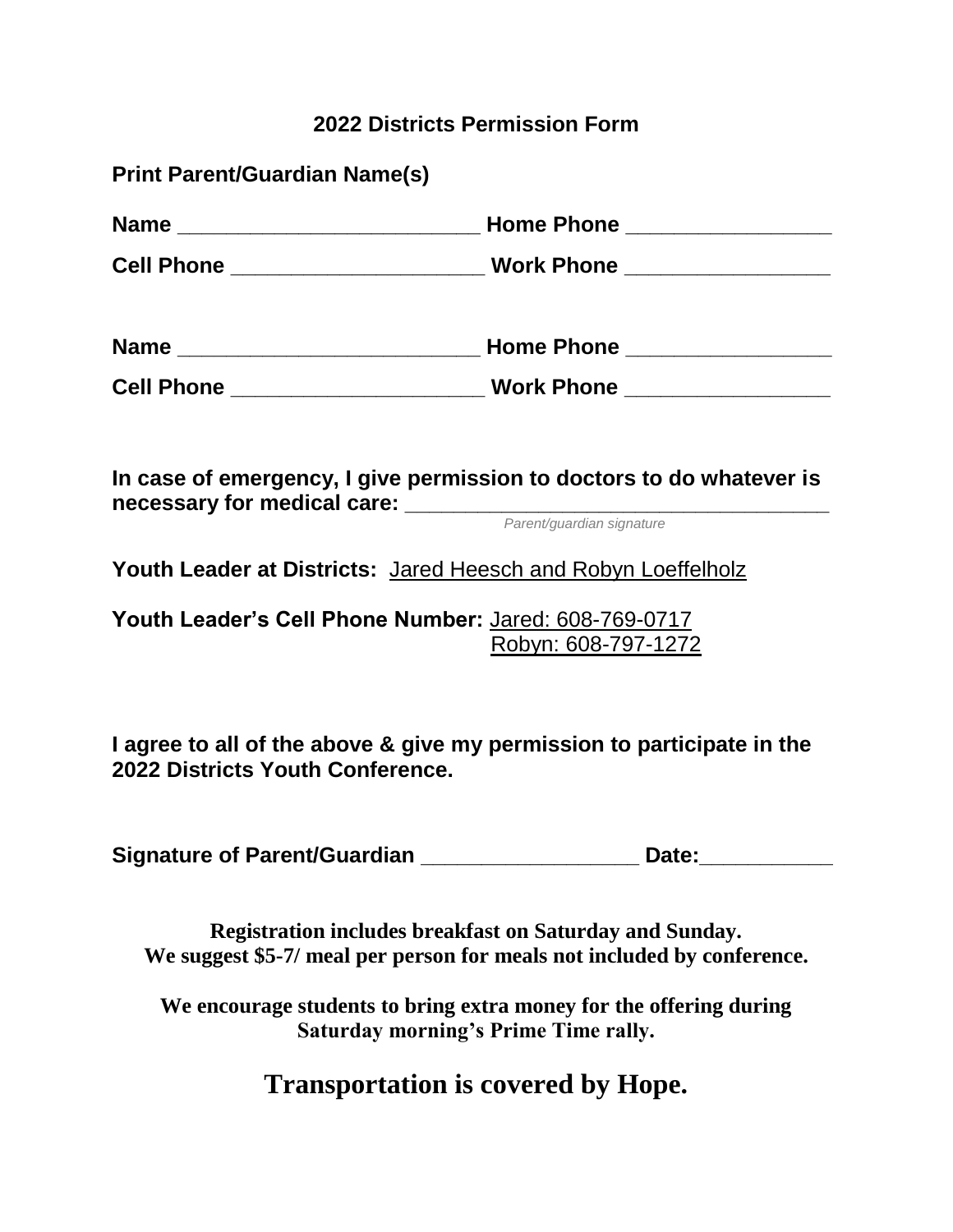#### **Hope Community Medical Form 2022**

|                                                                               | Grade: $\_\_$           |
|-------------------------------------------------------------------------------|-------------------------|
|                                                                               |                         |
| Current medications: _______________________________ Dose/Frequency: ________ |                         |
|                                                                               |                         |
|                                                                               |                         |
|                                                                               |                         |
| In case of emergency, please notify:                                          |                         |
|                                                                               | Phone _________________ |
|                                                                               | Phone _________________ |